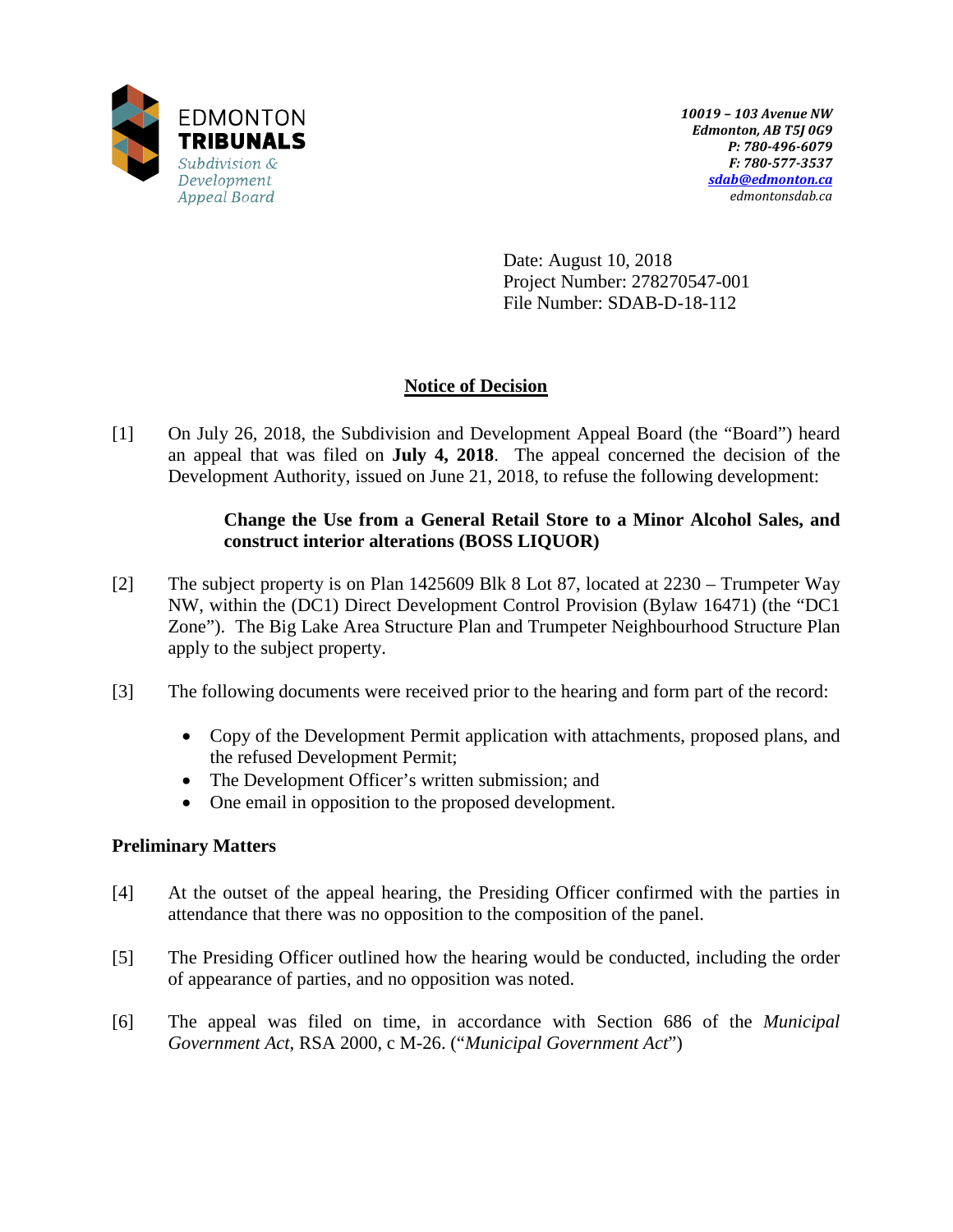[7] The Presiding Officer explained that, because the proposed development is located within a Direct Development Control Zone, the jurisdiction of the Board is limited by Section 685(4) of the *Municipal Government Act,* which states:

> **685(4)** Despite subsections (1), (2) and (3), if a decision with respect to a development permit application in respect of a direct control district

- (a) …
- (b) is made by a development authority, the appeal is limited to whether the development authority followed the directions of council, and if the subdivision and development appeal board finds that the development authority did not follow the directions it may, in accordance with the directions, substitute its decision for the development authority's decision.
- [8] The Appellants were advised that the Board cannot vary the Development Authority's decision unless it is satisfied that the Development Authority did not follow Council's directions. Accordingly, the Appellants were asked to indicate how the Development Authority failed to follow Council's directions, specifically with respect to the relevant zoning regulations.

#### **Summary of Hearing**

- *i) Position of the Appellant, Mr. Vidhu and Mr. L. Mital, building owner:*
- [9] Mr. Mital advised that they relied upon the provisions of the DC1 Zone when considering the acquisition of this property and noted that Minor Alcohol Sales was a listed use.
- [10] They were therefore surprised when the development permit application to change the Use from a General Retail Store to a Minor Alcohol Sales was refused. It was his opinion that the information contained in the provisions of the DC1 Zone was misleading to prospective buyers.
- [11] This is a mixed use development that will contain residential and commercial development. Fifteen residential dwelling units are proposed and the required 22 parking spaces will be provided. Each residential unit will have one designated parking space for a total of 15 spaces. That leaves a surplus of seven parking spaces that will not be permanently designated. During the day most residents will be away at work and these spaces will be vacant and can be shared with the other Uses on the site.
- [12] This development is a zero property line development. This means that the actual boundary of the site abuts the public sidewalk. This is done purposefully to encourage foot traffic to the site. It is also anticipated that residents living on site will be using the proposed Minor Alcohol Sales.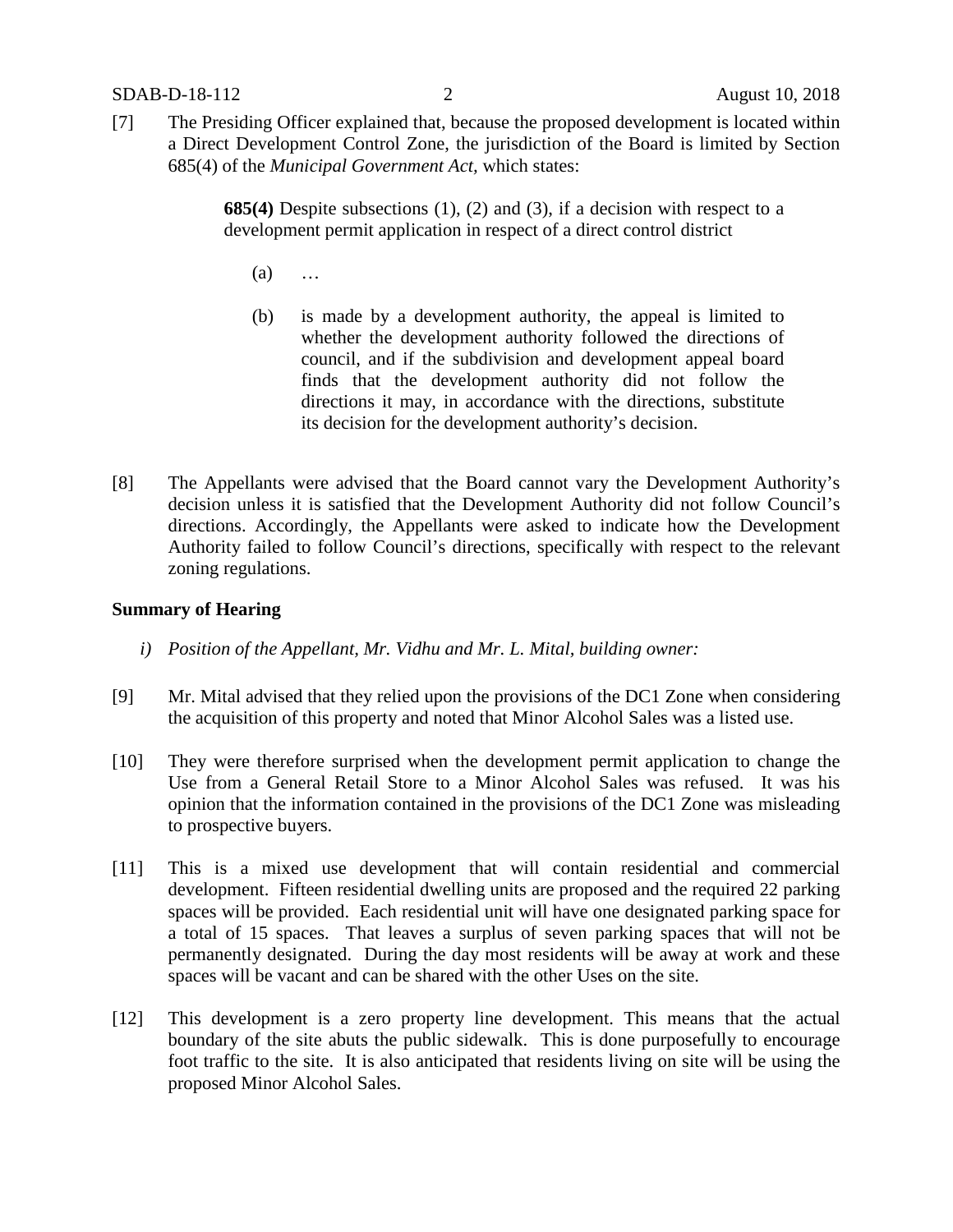- [13] Mr. Mital and Mr. Vidhu provided the following information in response to questions from the Board:
	- a) All of the bays were designated as a General Retail Use when the original development permit application was submitted because tenancy had not yet been confirmed.
	- b) Fifteen residential units have always been included as part of this development. Some change of Use development permit applications will be required as prospective commercial tenants are confirmed. At the present time, expressions of interest have been received for a General Convenience Store, Child Care Service, Pharmacy and other medical and professional offices.
	- c) Mr. Vidhu advised that the site zoned AP is currently vacant and has not been developed as a park. It was his opinion that the City could change the park boundary because it has not yet been developed.
	- d) He will have four or five employees that will pay taxes to the City.
	- e) The site of the park is not fenced and it is not maintained by the City. There is no signage to indicate any future park development. The site has not been graded and is covered with weeds and wild vegetation. Children never play here and the site is used primarily for dumping excavation materials.
	- f) They could not comment on how other property owners in this area would know that a park is planned for this site.
	- g) The Appellants had no comment on the fact that the Development Officer referenced Section 85.6(d), an old provision of the *Edmonton Zoning Bylaw,* instead of Section 85.4, the current Section of the *Bylaw*, when reviewing the 100-metre separation distance requirement.
	- h) The proposed Minor Alcohol Sales will be approximately 2,800 square feet in size, a different number than indicated on the plans provided to the Development Officer.
	- i) Mr. Mital has owned this property for three or four years. He acknowledged that he should have reviewed the DC1 Zone in more detail to review all of the development regulations for a Minor Alcohol Sales Use. However, he questioned why Minor Alcohol Sales was included as a listed Use because the entire DC1 site is located less than 100 metres from the site that is zoned AP which means that a Minor Alcohol Sales Use could never be developed on this site.
	- j) They assumed that the Minor Alcohol Sales Use would be approved because it was a listed Use.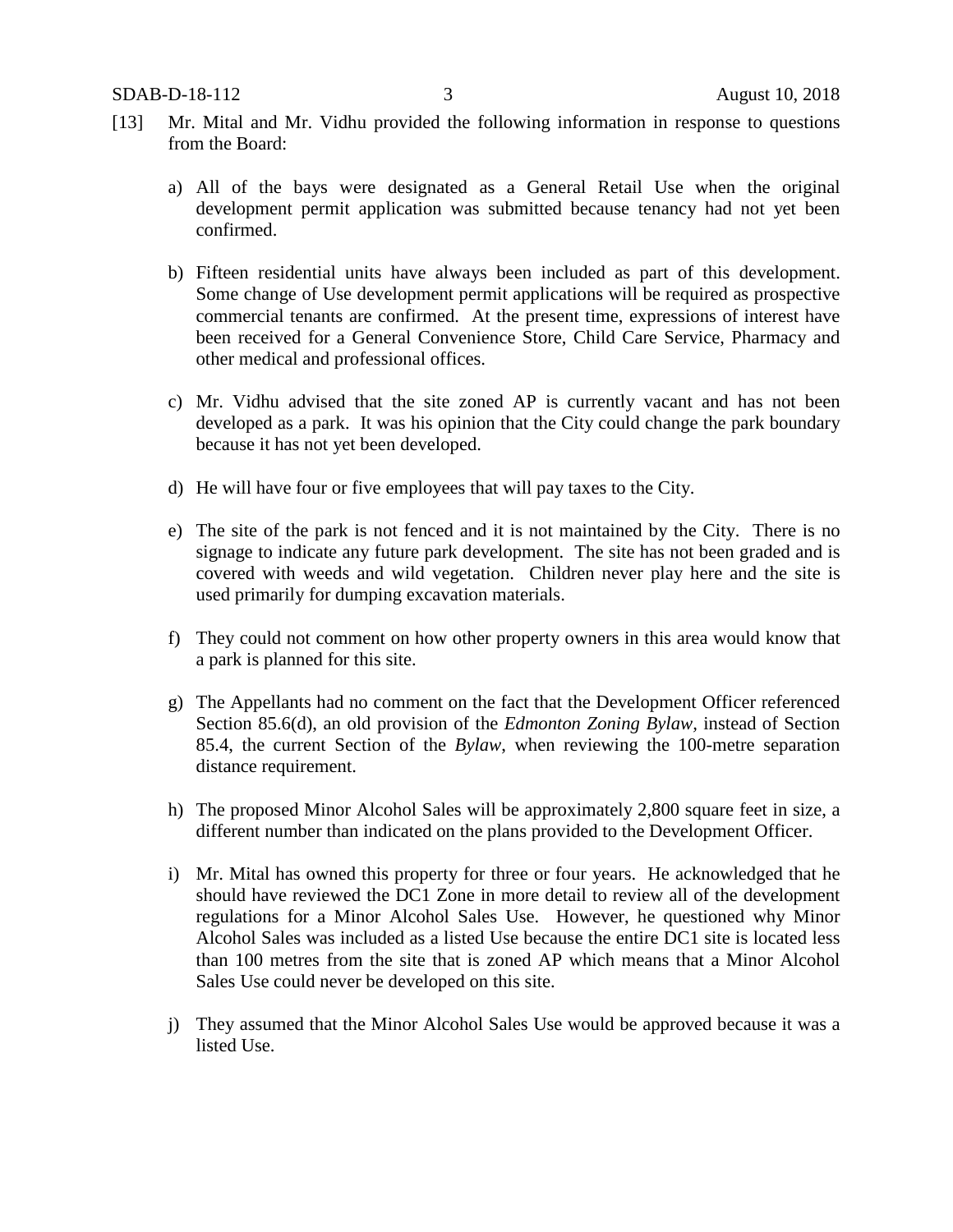- k) Mr. Mital rhetorically asked the Board if the provisions of the DC1 Zone are written specifically for this site, why is Minor Alcohol Sales included as a listed Use.
- l) When the initial development permit application was made for the entire site, 62 parking spaces were required and the development permit was approved with 55 parking spaces, granting a variance for a deficiency of seven parking spaces.
- m) The proposed Minor Alcohol Sales Use will require an additional variance of one parking space. Street parking is available on Trumpeter Way.
- n) Each modular bay in the building is approximately 900 square feet in size. The proposed Minor Alcohol Sales Use will use three bays, approximately 2,800 square feet of floor space. If these three bays were designated as a General Retail Use, approximately six parking spaces would be required. However, the proposed Minor Alcohol Sales Use requires the provision of approximately eight or nine parking spaces.
- *ii) Position of the Development Officer, Ms. Lee:*
- [14] Ms. Lee provided the following information in response to questions from the Board:
	- a) She confirmed that there was a typographical error in her reasons for refusal and her written submission. The total required parking for the site, including the proposed change in Use to a Minor Alcohol Sales requires 63 parking spaces, not 68 as indicated. She notes 55 are provided, which results in a deficiency of eight parking spaces.
	- b) The proposed change in Use for this specific development requires a variance of one parking space. There is no additional space on site to accommodate this variance because the entire site is deficient.
	- c) She was not prepared to grant the required variance of one parking space because a parking variance was previously granted for the entire development.
	- d) She indicated that the main reason for refusing the development permit was the deficiency in the minimum required 100-metre separation distance from a park and that the one parking space variance was not the major deciding factor in her refusal.
	- e) She noted that Section 85.6(d) was referenced in her refusal instead of section 85.4 because this section was in effect when this DC1 Zone was passed in June 2013.
	- f) She explained to the Board that Development Officers have received direction from legal counsel to use sections of the *Edmonton Zoning Bylaw* that were in effect at the time of passing a DC1 Zone.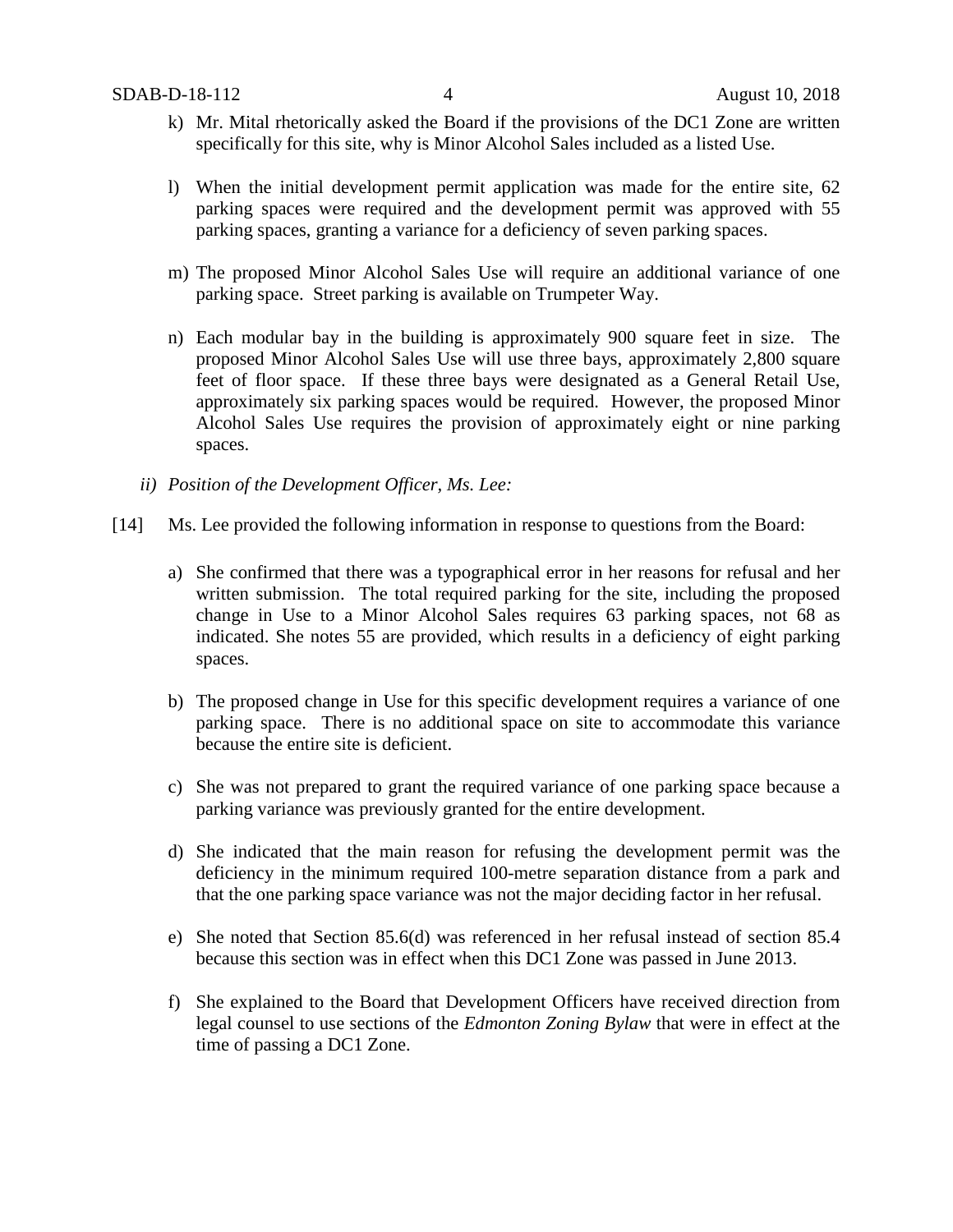- g) She could not clarify why Council included Minor Alcohol Sales as a listed Use in this DC1 Zone when the entire site is located within 100 metres of a site zoned AP Public Park.
- h) She acknowledged that both Section 85.4 and Section 85.6(d) refer to a Site being used as a public park and do not contemplate how a Site is going to be used in the future. However, even though the Site is not currently being actively used as a public park, both the Neighbourhood Area Structure Plan and the Area Structure Plan identify this Site as a central park for this neighbourhood. Therefore, the 100-metre separation distance requirement was applied to this development because both the Neighbourhood Area Structure Plan and the Area Structure Plan are higher policy documents.

#### *iii) Rebuttal of the Appellant*

- [15] Mr. Mital reiterated his opinion that the minimum separation distance requirements do not apply because the site zoned AP is not currently being used as a park.
- [16] He asked the Board to grant a variance of one parking space because shared parking is available on site and street parking is also available.
- [17] Mr. Mital reiterated that Minor Alcohol Sales is a listed Use in the DC1 Zone.

#### **Decision**

- [18] The appeal is **ALLOWED** and the decision of the Development Authority is **REVOKED**. The development is **GRANTED** as applied for to the Development Authority, subject to the following **CONDITIONS**:
	- 1. All required parking and loading facilities shall only be used for the purpose of accommodating the vehicles of clients, customers, employees, members, residents or visitors in connection with the building or Use for which the parking and loading facilities are provided, and the parking and loading facilities shall not be used for driveways, access or egress, commercial repair work, display, sale or storage of goods of any kind. (Reference Section 54.1(1)(c));
	- 2. Any outdoor lighting for any development shall be located and arranged so that no direct rays of light are directed at any adjoining properties, or interfere with the effectiveness of any traffic control devices. (Reference Section 51);
	- 3. The display windows and entryways that front onto the public sidewalk associated with Trumpeter Way NW shall have a clear glazing constituting a minimum of 50% of the Façade. (Reference Bylaw 16471 Section 4.14(1)).

ADVISEMENTS: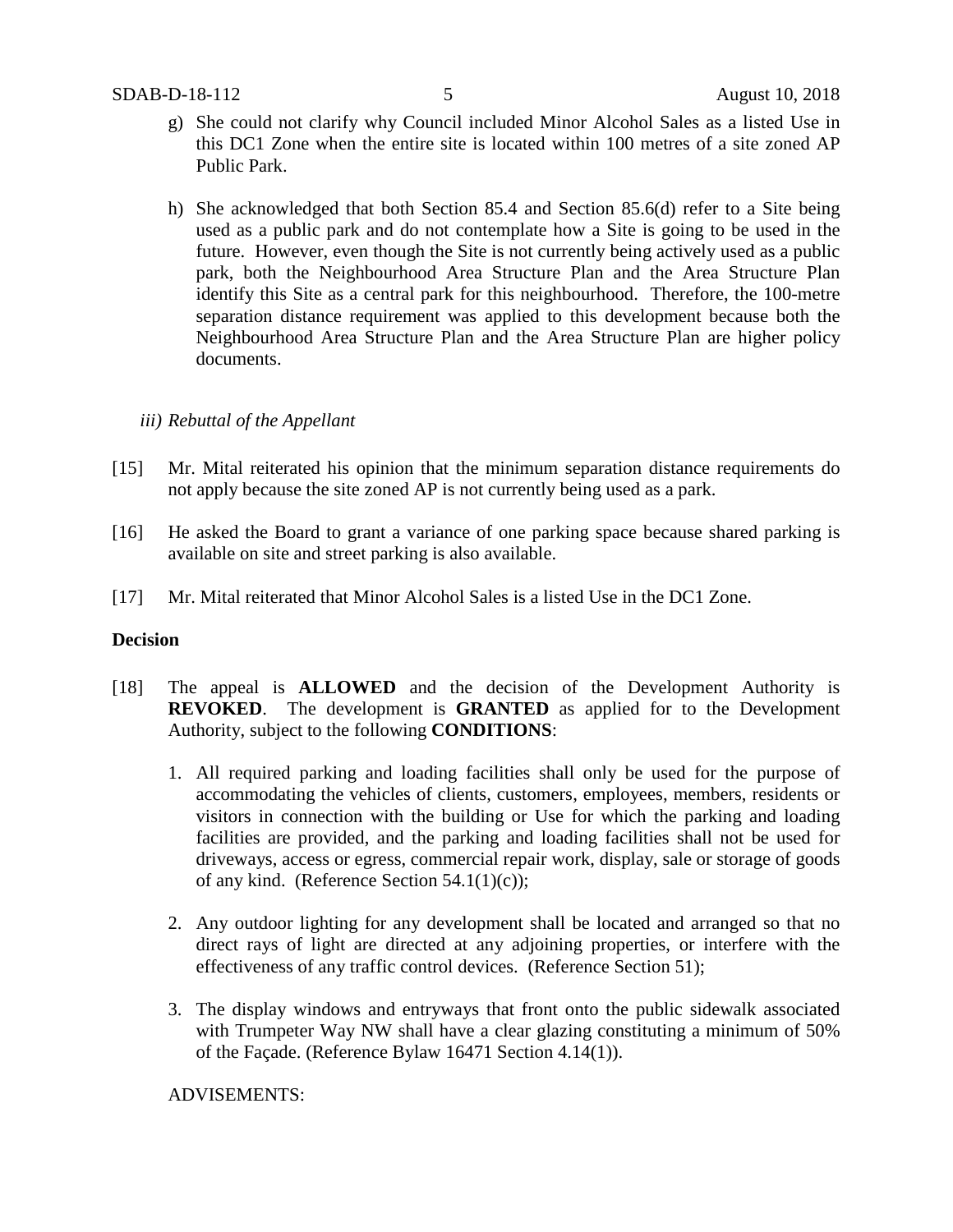- a) Signs require separate Development Applications.
- b) The City of Edmonton does not conduct independent environmental checks of land within the city. If you are concerned about the suitability of this property for any purpose, you should conduct your own tests and reviews. The City of Edmonton, in issuing this Development Permit, makes no representations and offers no warranties as to the suitability of the property for any purpose or as to the presence or absence of any environmental contaminants on the property.
- c) An approved Development Permit means that the proposed development has been reviewed against the provisions of this bylaw. It does not remove obligations to conform to other legislation, bylaws or land title instruments including, but not limited to, the *Municipal Government Act*, the Safety Codes Act or any caveats, restrictive covenants or easement that might be attached to the Site. (Reference Section 5.2).
- d) Unless otherwise stated, all above references to section numbers refer to the authority under the *Edmonton Zoning Bylaw* 12800 as amended.
- [19] In granting the development, the following variances to the *Edmonton Zoning Bylaw* are allowed:

The minimum total required parking spaces of 63 as per Section 54.2, Schedule  $1(A)(21)$ and Section 54.1(2)(h) is varied to allow a deficiency of 1 parking space for the proposed Minor Alcohol Sales, taking the previous variance of 7 parking spaces into account, thereby decreasing the minimum total required to 55 parking spaces.

#### **Reasons for Decision**

[20] Section 685(4) of the *Municipal Government Act* states:

Despite subsections (1), (2) and (3), if a decision with respect to a development permit application in respect of a direct control district

- (a) …
- (b) is made by a development authority, the appeal is limited to whether the development authority followed the directions of council, and if the subdivision and development appeal board finds that the development authority did not follow the directions it may, in accordance with the directions, substitute its decision for the development authority's decision.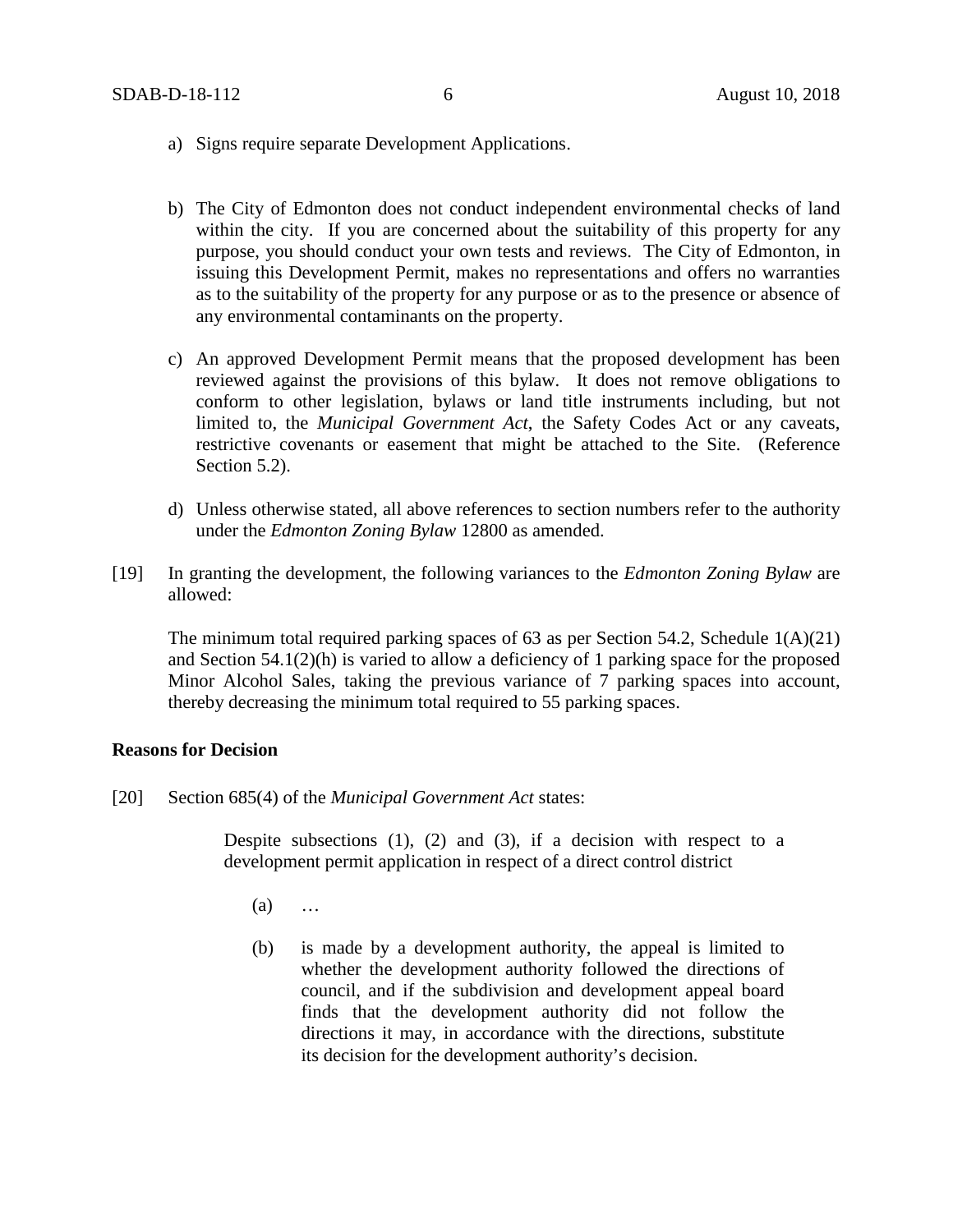- [21] Accordingly, the Board's review of the present circumstances is limited to determining whether or not the Development Authority followed the directions of Council as set out in the (DC1) Direct Control Provision (Bylaw 16471) (the "DC1 Zone") and the applicable regulations of the *Edmonton Zoning Bylaw* (the "*Zoning Bylaw*").
- [22] Minor Alcohol Sales is a Listed Use in the DC1 Zone pursuant to Section 3.12.
- [23] The Development Officer refused the application because the Site of the proposed development is located within 100 metres of a public park and because of an on-site parking deficiency.
- [24] Regarding the 100-metre separation distance, Section 4(24) of DC1 Zone states that Minor Alcohol Sales shall comply with the regulations found in Section 85 of the *Zoning Bylaw*.
- [25] At the time of the application for the development permit, Section 85.4 was, and still is, in effect. That section states:

85.4 Any Site containing a Major Alcohol Sales or Minor Alcohol Sales shall not be located less than 100 metres from any Site being used for community or recreation activities, public or private education, or public lands at the time of the application for the Development Permit for the Major Alcohol Sales or Minor Alcohol Sales. Sites that are greater than 2.0 hectares in size and zoned either CSC or DC2 are exempt from this restriction. For the purposes of this subsection only:

- a. the 100 metres separation distance shall be measured from the closest point of the subject Site boundary to the closest point of another Site boundary, and shall not be measures from Zone boundaries or from the edges of structures;
	- …
- d. the term "public lands" is limited to Sites zoned AP, and active recreation areas in the North Saskatchewan River Valley and Ravine System, as shown in Appendix I of Section 811 of this Bylaw, that are zoned A; it does not include passive areas in the North Saskatchewan River Valley and Ravine System, as shown in Appendix I of Section 811 of this Bylaw and other areas zoned A.
- [26] However, the Development Officer referenced Section 85.6(d) of the *Zoning Bylaw* when reviewing the application for the development permit. This section was repealed in 2016. Section 85.6(d) states:

85.6(d) Any Site containing Major or Minor Alcohol Sales Use Classes shall not be located closer than 100 metres to any Site being actively used for community or recreation activities, public parks, or public or private education at the time of the application for the Development Permit for the Alcohol Sales Use Class. Sites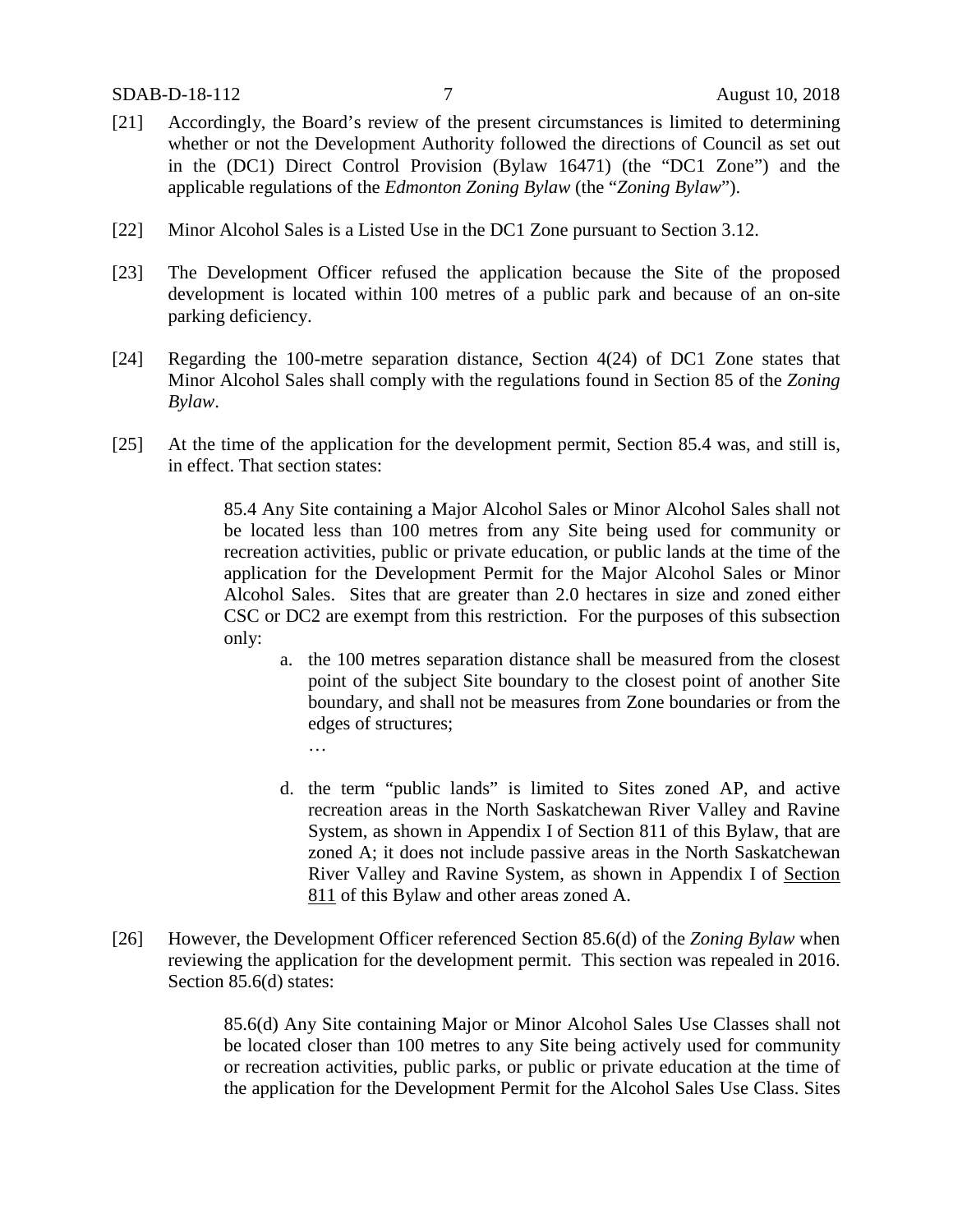that are greater than 2 ha in size and that are zoned either as CSC or as DC2, are exempted from this restriction. For the purposes of this subsection only: the term "public parks" is limited to park Sites zoned as AP Zone, and active recreation areas in the river valley that are zoned as A Zone; it does not include passive river valley areas and other areas zoned as A zone.

[27] The Development Officer indicated that she used Section 85.6(d) because it was the section that was in effect when the DC1 Zone was created. The Development Officer apparently relied on Section 2.7 of the *Zoning Bylaw* for using the old section. Section 2.7 states:

> 2.7 Unless there is an explicit statement to the contrary in a Direct Control District or Provision, any specific reference in a Direct Control District or Direct Control Provision to a land use bylaw shall be deemed to be a reference to the land use bylaw that was in effect at the time of the creation of the Direct Control District or Provision.

- [28] However, the Board is of the view that Section 2.7 does not apply in the way it was interpreted by the Development Officer. This section states that any specific reference to a land use bylaw shall be deemed to be a reference to *the land use bylaw* that was in effect at the time of the creation of the Direct Control District or Provision. It does not say it shall be deemed to be a reference to *a section* of the land use bylaw that was in effect at the time a Direct Control District was created.
- [29] It is the Board's view that Section 2.7 only applies when there is a reference in a Direct Control District to an older version of the land use bylaw. The intent of the section is to make it clear that development permit applications in Direct Control Districts created under an old land use bylaw must be evaluated pursuant to the provisions of that land use bylaw when that land use bylaw is specifically referenced. Section 2.7 is not intended to require old sections of the current *Zoning Bylaw* to be applied in Direct Control Provisions.
- [30] It would be completely unworkable for Applicants, and indeed this Board, to determine which specific sections of a land use bylaw were in effect at the time of the creation of a Direct Control District. There is no available resource to easily determine which sections were in force at a particular point in time. At the time of applying for development permits where the current *Zoning Bylaw* applies, Applicants should be able to reference the current provisions of the *Zoning Bylaw* to determine which regulations apply.
- [31] Further, Section 687(3) of the *Municipal Government Act* states:

687(3) In determining an appeal, the subdivision and development appeal board

(a.3) subject to clauses (a.4) and (d), must comply with any land use bylaw *in effect*; [Emphasis added]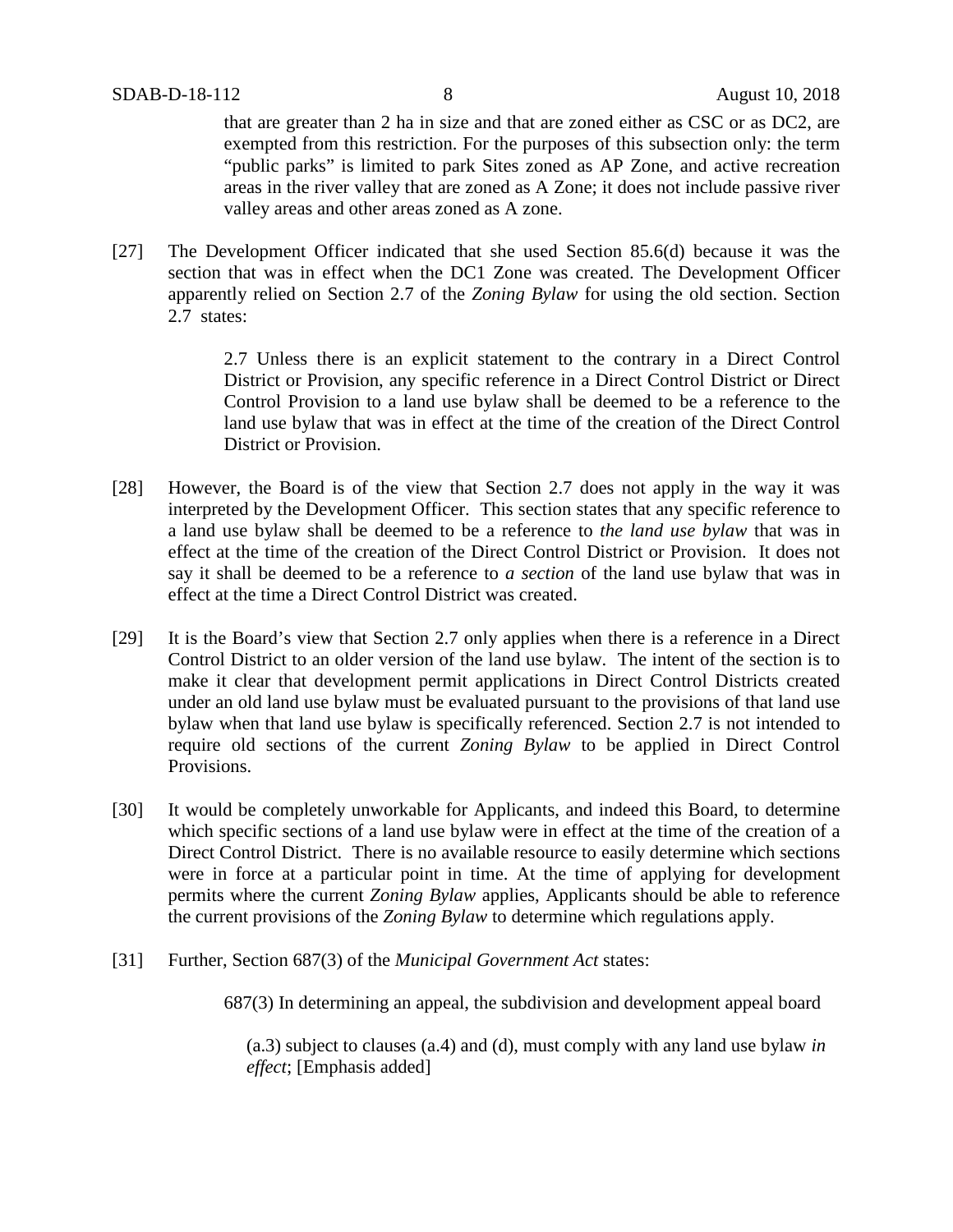This means that the Board must evaluate this appeal according to the current provisions of the *Zoning Bylaw* rather than the sections of the bylaw that were in effect when the DC1 Zone was created.

- [32] The Board concludes that the Development Officer did not follow the directions of Council because she used a repealed section of the *Zoning Bylaw* to refuse the application. However, as the reasons below demonstrate, the Board finds that regardless of which section is used, the 100-metre separation distance does not apply to the proposed development.
- [33] Section 85.4, the current section, states that there must be a separation distance of at least 100 metres from any site *being used for* among other things, public lands *at the time of the application* for the Development Permit. [Emphasis added] The term "public lands" is limited to, among other things, Sites zoned AP. It is important to note that Council could have stipulated that the 100-metre separation distance applies to any Site zoned AP. However, because of the words "being used for", the Board concludes that it was Council's intent that the 100-metre separation distance should be applied only in situations where the public lands are actually being used for park land at the time of the application.
- [34] This DC1 Zone is a horse shoe-shaped piece of land that wraps around a Site zoned AP to the south. The entire DC1 Zone is within 100 metres of the AP Site.
- [35] The evidence before the Board is that the lands zoned AP are not currently being used for public lands. The Board accepts the Appellant's evidence that the Site is not fenced and it is not maintained by the City. There is no signage to indicate any future park development. The Site has not been graded and is covered with weeds and wild vegetation. Children never play there and the Site is used primarily for dumping excavation materials. Although it is probable that these lands will be developed as park land in the future, the Site is not being used as public land in a way that is defined in Section 85.4.
- [36] Accordingly, it is the opinion of the Board that the 100-metre separation distance required by Section 85.4 of the *Zoning Bylaw* does not currently apply to the proposed development.
- [37] Further, the Board notes that the entirety of this DC1 Zone is located within 100 metres of the Site that is zoned AP. The Board is of the view that Council would not have included Minor Alcohol Sales as a listed Use in the DC1 Zone unless there were some circumstances under which that Use could be allowed.
- [38] In the alternative, if the Board is incorrect and the repealed Section 85.6(d) of the *Zoning Bylaw* applies to this development, the Board concludes that the Development Officer misinterpreted that section and, therefore, did not follow the directions of Council.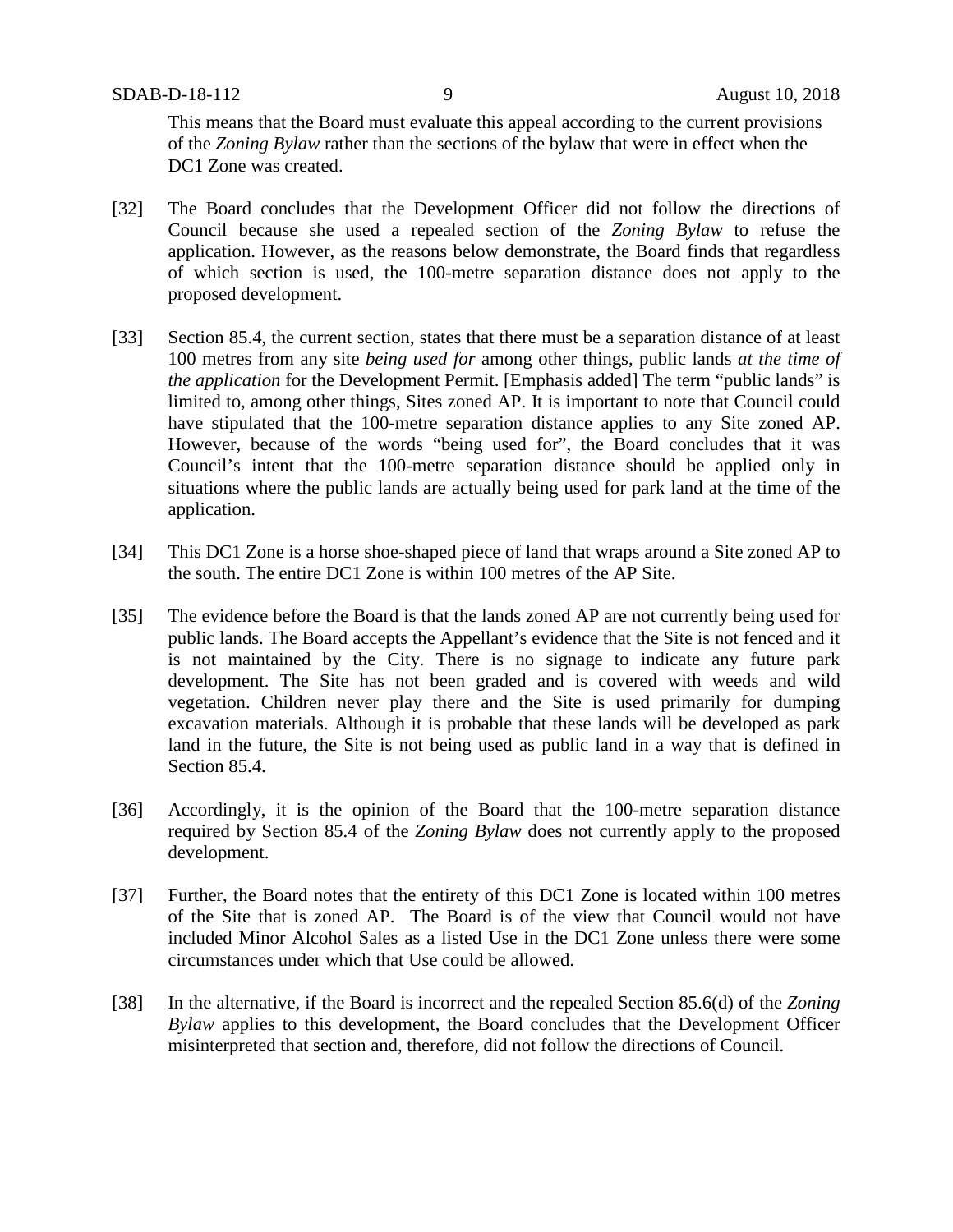- [39] Section 85.6(d) states that the 100-metre separation distance applies to any Site being *actively used* for, among other things, public parks. [Emphasis added] The use of the word "actively", if anything, reinforces the fact that the 100-metre separation distance only applies when the land has actually been developed for use as a park and is being used as such.
- [40] In her written submission, the Development Officer also referred to the Trumpeter Neighbourhood Structural Plan, which contains the following wording in relation to the Site zoned AP:

The focal point and social centre of the Trumpeter is the urban village park. The layout of the surrounding collector roadway network and the location and orientation of this open space has specifically been designed to create an identifiable entrance way into the neighbourhood from the north and west collector roadway entrances. The urban village park is the neighbourhood's central focus of community activity and interaction.

- [41] The Board finds that this wording is not relevant in determining whether the separation distance required in the regulations applies to the proposed development. The specific wording in the regulations takes precedence over the general wording of the NSP, which does not reference Minor Alcohol Sales at all.
- [42] The other reason for refusal of the development permit was a deficiency in the minimum required number of parking spaces, although the Development Officer stated that the parking space variance was not the major deciding factor in her refusal.
- [43] Section 4(23) of the DC1 Zone states that parking shall comply with the regulations found in Section 54 of the *Zoning Bylaw*.
- [44] The Board heard that, at the time a development permit application was made for the entire Site, the regulations required the provision of 62 parking spaces in the shared use parking lot based on all of the bays in the commercial part of the development being used for General Retail Sales. A development permit was subsequently approved and a variance was granted to allow a deficiency of seven parking spaces, for a total of 55 parking spaces on-site.
- [45] When the application was made to change the Use of three of the commercial bays to Minor Alcohol Sales, it required a recalculation of the parking requirements. Section 54.2, Schedule 1(A)(21) of the *Bylaw* states that Minor Alcohol Sales requires one parking space per 31.3 square metres of Floor Area.
- [46] The Development Officer's report states that there is a requirement for 68 parking spaces because of the change in Use. However, the Development Officer clarified at the hearing that this was a typographical error. The change in Use to Minor Alcohol Sales results in the requirement of one additional parking space. The original development required 62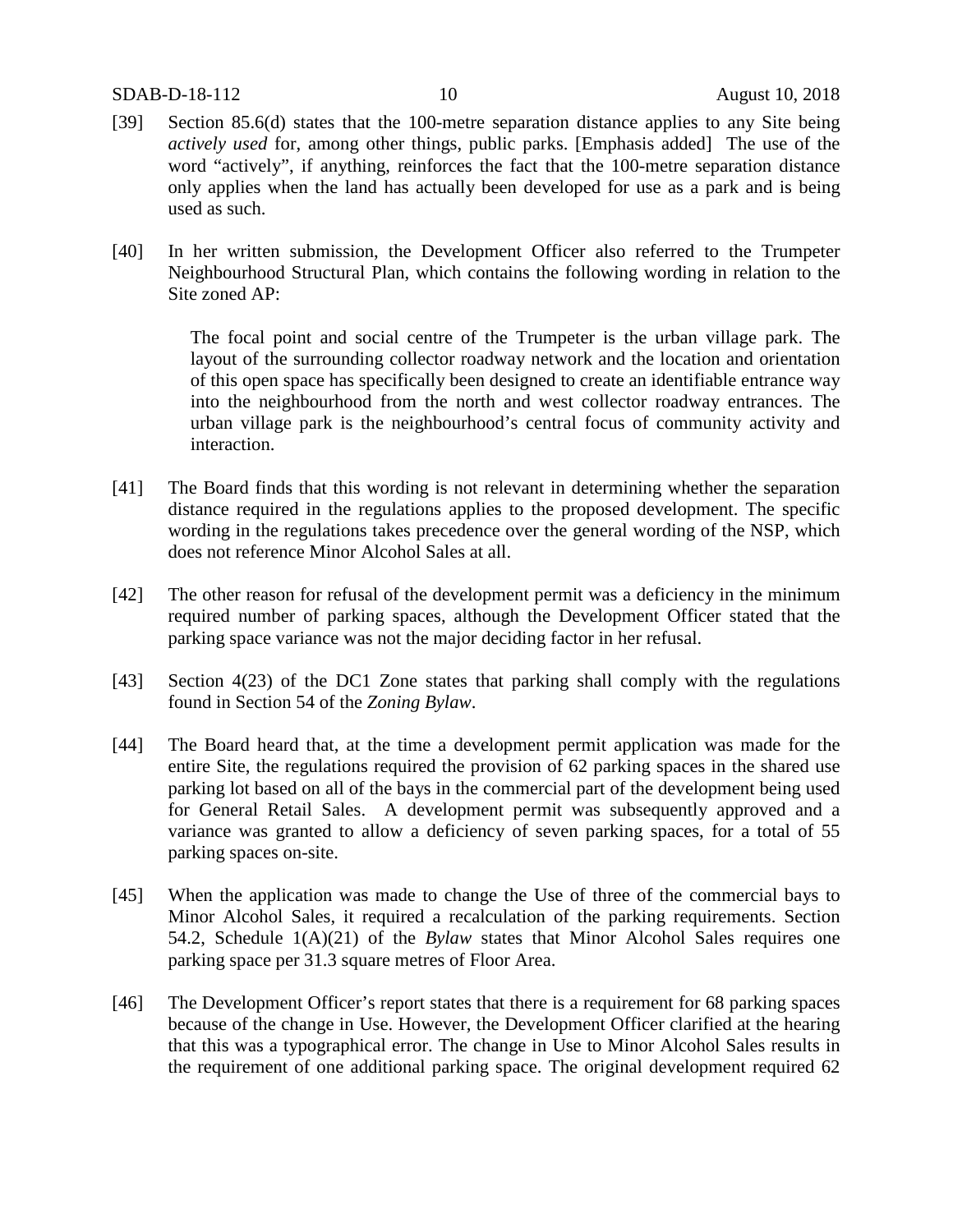spaces and the additional space brings the requirement to 63 spaces. Because there are only 55 parking spaces on-site, this results in a deficiency of eight parking spaces.

[47] There is no indication that the Development Officer considered her variance power in Section 54.1(2)(g) of the *Zoning Bylaw* which states:

> $54.1(2)(g)$  The Development Officer may use their variance power to relax the vehicular parking requirements in Schedule 1, the Bicycle Parking requirements in Schedule 2 and the loading requirements in Schedule 3, however such a variance shall only be considered in cases where the nature of the Use, the size of the Site, or other physical constraints result in a situation where the requirements cannot be met on-site without unnecessary hardship or practical difficulties.

- [48] The Board finds that by failing to consider this variance power to evaluate if a variance should be granted for the one additional parking space, she did not follow the directions of Council.
- [49] The Board is of the opinion that the physical constraints of this Site do result in an unnecessary hardship or practical difficulties. Virtually any change in Use from General Retail Sales at this Site will require a parking variance due to the limited size of the Site. Restricting the entire Site to the General Retail Sales Use is an unnecessary hardship.
- [50] The Board is also of the opinion that allowing a variance of one parking space to accommodate the change in Use will not unduly interfere with the amenities of the neighbourhood nor materially interfere with or affect the use, enjoyment or value of neighbouring parcels of land for the following reasons:
	- a) The Site has 15 residential dwelling units with each dwelling unit requiring one designated parking space. There are 22 parking spaces available for the residential uses in the shared parking lot with an excess of seven undesignated parking spaces. Those seven parking spaces are likely to be available to other users of the shared parking lot during the hours of operation of the Minor Alcohol Sales development.
	- b) Those users visiting the Minor Alcohol Sales development will likely be spending only a few minutes there and will not be using parking spaces for long periods of time.
	- c) Many patrons of the Minor Alcohol Sales development are likely to be from the immediate neighbourhood and will be coming on foot rather than by motor vehicle.
	- d) There is on-street parking nearby that will further mitigate the impact of the one parking space variance.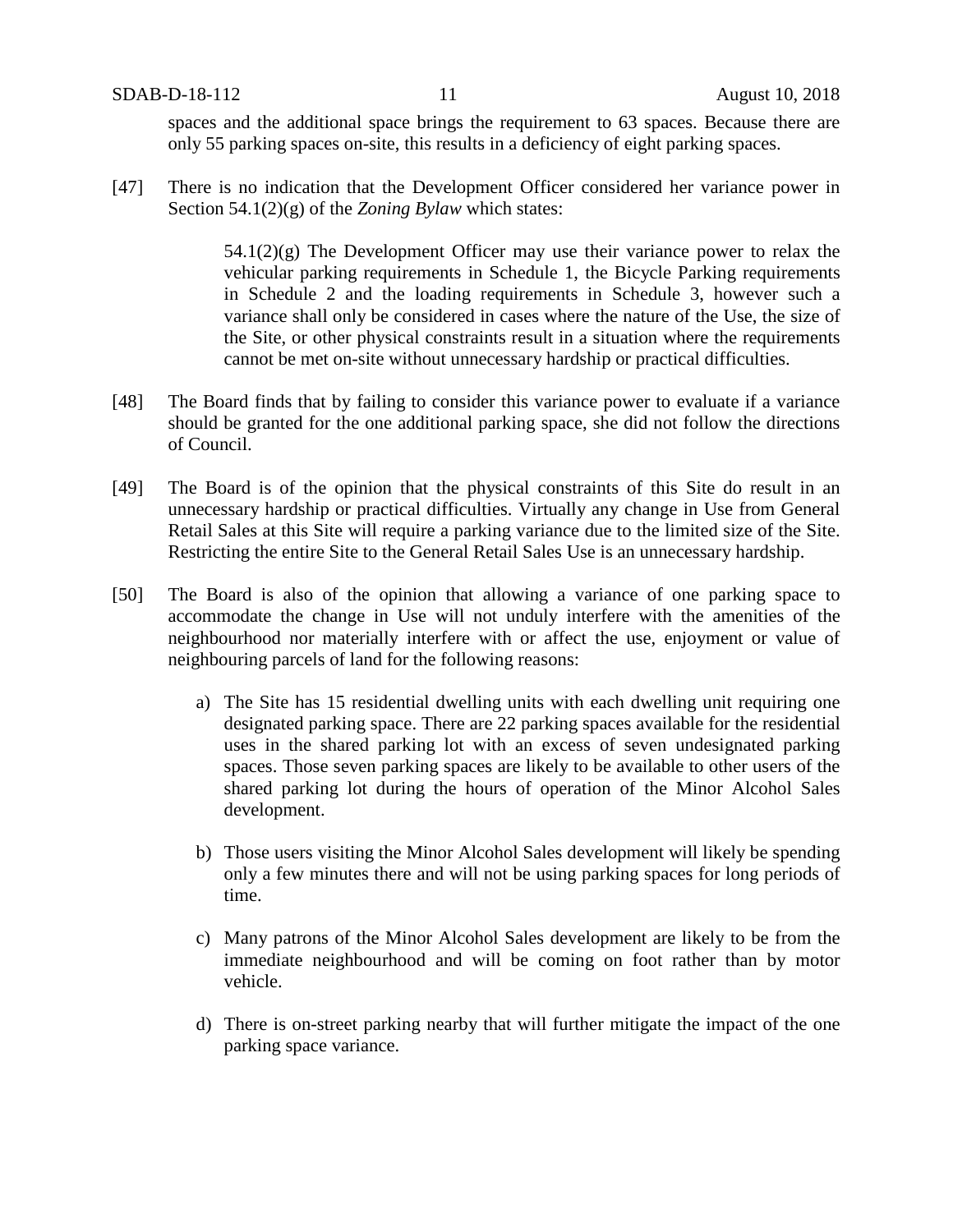[51] For all of the above reasons, the appeal is allowed.

 $\mathbb{R}$ 

Mr. M. Young, Presiding Officer Subdivision and Development Appeal Board

Board Members in Attendance: Mr. W. Tuttle; Mr. K. Hample; Mr. A. Peterson; Ms. E. Solez